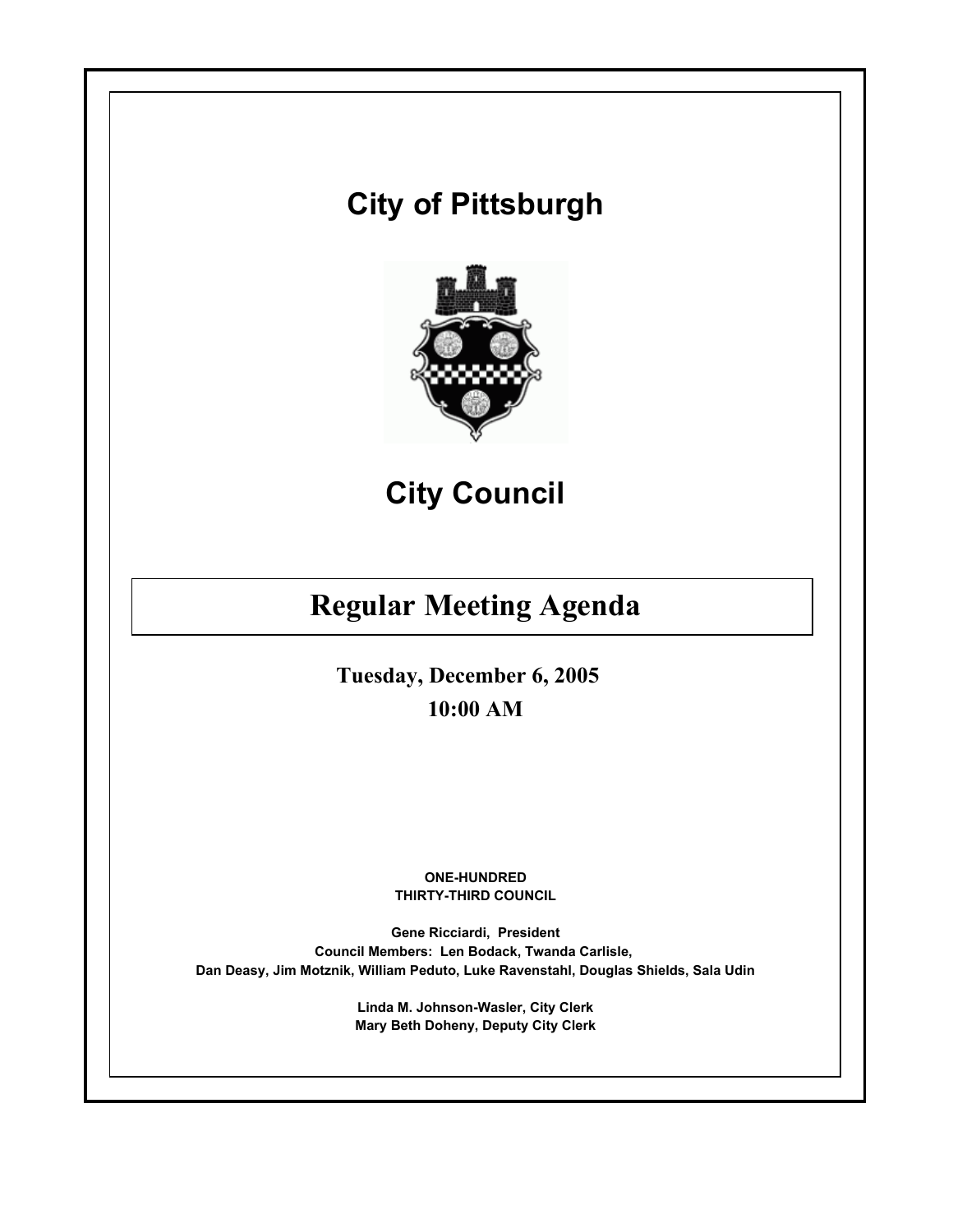#### **ROLL CALL**

## **PLEDGE OF ALLEGIANCE**

#### **PROCLAMATIONS**

#### **PUBLIC COMMENTS**

#### **PRESENTATION OF PAPERS**

# **MR. MOTZNIK PRESENTS COMMITTEE ON PARKS, RECREATION & YOUTH POLICY**

| Bill No.  | Resolution declaring that City Property located between the Seventh and Ninth Street |                                                     |                                                                                          |        |  |  |  |  |
|-----------|--------------------------------------------------------------------------------------|-----------------------------------------------------|------------------------------------------------------------------------------------------|--------|--|--|--|--|
| 2005-1909 | Bridges shall be dedicated for Public Park Purposes.                                 |                                                     |                                                                                          |        |  |  |  |  |
|           |                                                                                      | <b>Legislative History</b>                          |                                                                                          |        |  |  |  |  |
|           | 12/6/05                                                                              | City Council                                        | Waived under Rule 8                                                                      | Passed |  |  |  |  |
|           | 12/6/05                                                                              | City Council                                        | Read and referred                                                                        |        |  |  |  |  |
| Bill No.  |                                                                                      |                                                     | Resolution declaring that certain City property near Chartier's Creek shall be dedicated |        |  |  |  |  |
| 2005-1910 | for public park purposes.                                                            |                                                     |                                                                                          |        |  |  |  |  |
|           | <b>Legislative History</b>                                                           |                                                     |                                                                                          |        |  |  |  |  |
|           | 12/6/05                                                                              | City Council                                        | Waived under Rule 8                                                                      | Passed |  |  |  |  |
|           | 12/6/05                                                                              | City Council                                        | Read and referred                                                                        |        |  |  |  |  |
| Bill No.  |                                                                                      |                                                     | Resolution declaring that certain City property shall be dedicated to become part of     |        |  |  |  |  |
| 2005-1911 | Frick Park.                                                                          |                                                     |                                                                                          |        |  |  |  |  |
|           | <b>Legislative History</b>                                                           |                                                     |                                                                                          |        |  |  |  |  |
|           | 12/6/05                                                                              | City Council                                        | Waived under Rule 8                                                                      | Passed |  |  |  |  |
|           | 12/6/05                                                                              | City Council                                        | Read and referred                                                                        |        |  |  |  |  |
| Bill No.  |                                                                                      |                                                     | Resolution declaring that City property known as Junction Hollow shall be dedicated      |        |  |  |  |  |
| 2005-1912 |                                                                                      |                                                     | for public park purposes and shall further become part of Schenley Park.                 |        |  |  |  |  |
|           | <b>Legislative History</b>                                                           |                                                     |                                                                                          |        |  |  |  |  |
|           | 12/6/05                                                                              | City Council                                        | Waived under Rule 8                                                                      | Passed |  |  |  |  |
|           | 12/6/05                                                                              | City Council                                        | Read and referred                                                                        |        |  |  |  |  |
| Bill No.  |                                                                                      |                                                     | Resolution declaring that certain city property in Lawrenceville shall be dedicated for  |        |  |  |  |  |
| 2005-1913 | public park purposes.                                                                |                                                     |                                                                                          |        |  |  |  |  |
|           | <b>Legislative History</b>                                                           |                                                     |                                                                                          |        |  |  |  |  |
|           | 12/6/05                                                                              | City Council                                        | Waived under Rule 8                                                                      | Passed |  |  |  |  |
|           | 12/6/05                                                                              | City Council                                        | Read and referred                                                                        |        |  |  |  |  |
| Bill No.  |                                                                                      |                                                     | Resolution declaring that City property known as Allegheny Riverfront Park (lower        |        |  |  |  |  |
| 2005-1914 |                                                                                      | level) shall be dedicated for public park purposes. |                                                                                          |        |  |  |  |  |
|           |                                                                                      | <b>Legislative History</b>                          |                                                                                          |        |  |  |  |  |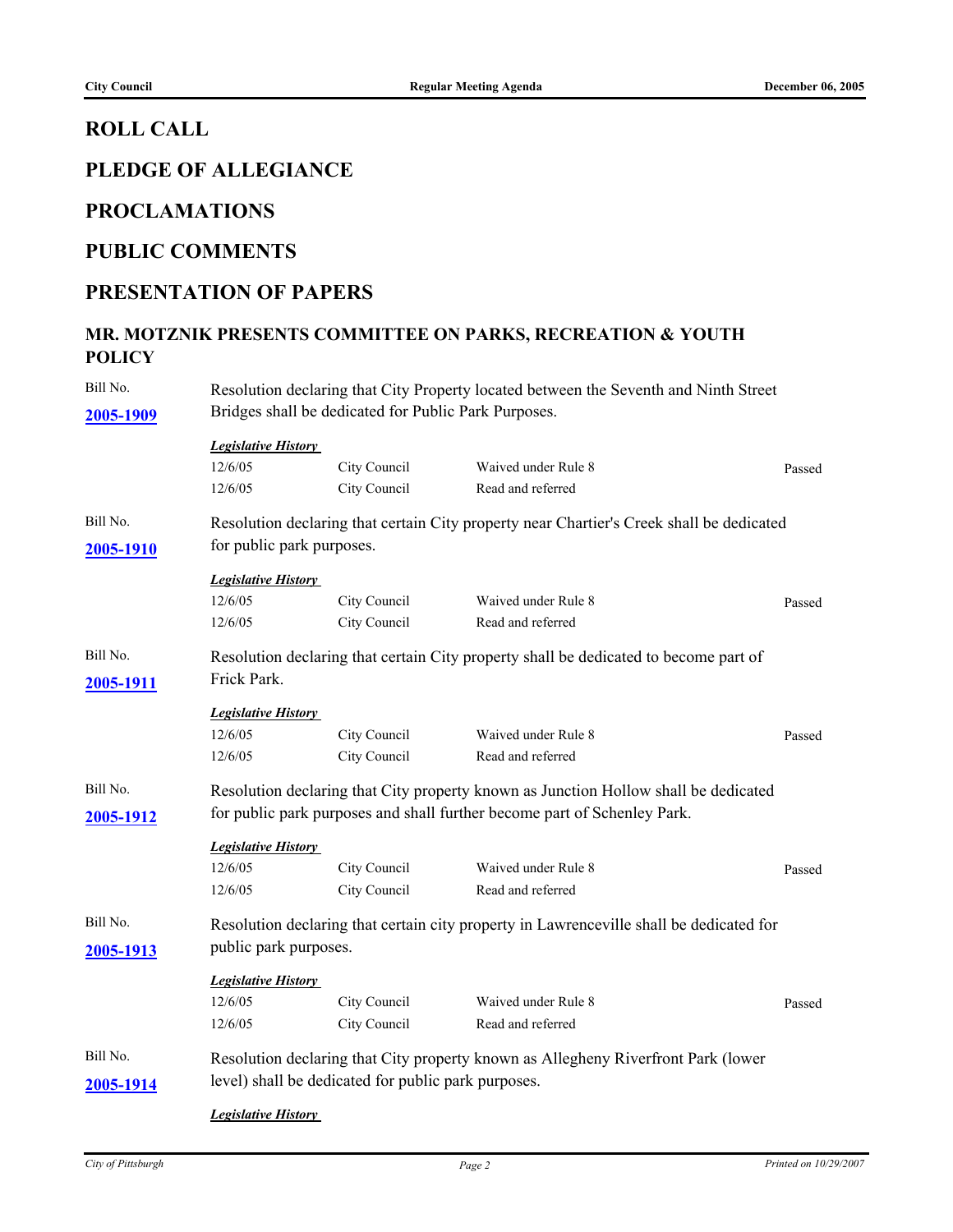| <b>City Council</b> | <b>Regular Meeting Agenda</b> |                                                     |                                                                                        | December 06, 2005 |  |  |
|---------------------|-------------------------------|-----------------------------------------------------|----------------------------------------------------------------------------------------|-------------------|--|--|
|                     | 12/6/05                       | City Council                                        | Waived under Rule 8                                                                    | Passed            |  |  |
|                     | 12/6/05                       | City Council                                        | Read and referred                                                                      |                   |  |  |
| Bill No.            |                               |                                                     | Resolution authorizing the Mayor, the Director of the Department of Parks and          |                   |  |  |
| 2005-1965           |                               |                                                     | Recreation and the Director of the Department of Public Works to enter into an         |                   |  |  |
|                     |                               |                                                     | Agreement or Agreements with the Mt. Washington Community Development                  |                   |  |  |
|                     |                               |                                                     | Corporation ("MWCDC") to assist in stewardship and planning for the planned            |                   |  |  |
|                     |                               | Grandview Scenic Byway Park.                        |                                                                                        |                   |  |  |
|                     | <b>Legislative History</b>    |                                                     |                                                                                        |                   |  |  |
|                     | 12/6/05                       | City Council                                        | Waived under Rule 8                                                                    | Passed            |  |  |
|                     | 12/6/05                       | City Council                                        | Read and referred                                                                      |                   |  |  |
| Bill No.            |                               |                                                     | Resolution declaring that certain City property shall be combined to create a new City |                   |  |  |
| 2005-1966           |                               | park named the "Grandview Scenic Byway Park."       |                                                                                        |                   |  |  |
|                     | <b>Legislative History</b>    |                                                     |                                                                                        |                   |  |  |
|                     | 12/6/05                       | City Council                                        | Waived under Rule 8                                                                    | Passed            |  |  |
|                     | 12/6/05                       | City Council                                        | Read and referred                                                                      |                   |  |  |
| Bill No.            |                               |                                                     | Resolution declaring that certain City property in Washington's Landing shall be       |                   |  |  |
| 2005-1967           |                               | dedicated for public park purposes.                 |                                                                                        |                   |  |  |
|                     | <b>Legislative History</b>    |                                                     |                                                                                        |                   |  |  |
|                     | 12/6/05                       | City Council                                        | Sustained                                                                              | Passed            |  |  |
|                     | 12/6/05                       | City Council                                        | Read and referred                                                                      |                   |  |  |
| Bill No.            |                               |                                                     | Resolution declaring that certain City property in the South Side Works Plan of Lots,  |                   |  |  |
| 2005-1968           |                               | No. 4, shall be dedicated for public park purposes. |                                                                                        |                   |  |  |
|                     | <b>Legislative History</b>    |                                                     |                                                                                        |                   |  |  |
|                     | 12/6/05                       | City Council                                        | Waived under Rule 8                                                                    | Passed            |  |  |
|                     | 12/6/05                       | City Council                                        | Read and referred                                                                      |                   |  |  |

#### **MR. RAVENSTAHL PRESENTS COMMITTEE ON PUBLIC WORKS & ENVIRONMENTAL SERVICES**

| Bill No.  | Resolution providing for an Agreement or Agreements or for the use of existing    |              |                   |  |  |  |
|-----------|-----------------------------------------------------------------------------------|--------------|-------------------|--|--|--|
| 2005-1964 | Agreements with a Consultant or Consultants for the design of the McArdle Viaduct |              |                   |  |  |  |
|           | No. 1; also providing for a Reimbursement Agreement or Agreements with the        |              |                   |  |  |  |
|           | Commonwealth of Pennsylvania, Department of Transportation; and further providing |              |                   |  |  |  |
|           | for the payment of the costs thereof, not to exceed \$600,000.                    |              |                   |  |  |  |
|           | <b>Legislative History</b>                                                        |              |                   |  |  |  |
|           | 12/6/05                                                                           | City Council | Read and referred |  |  |  |
|           |                                                                                   |              |                   |  |  |  |

#### **MR. SHIELDS PRESENTS COMMITTEE ON FINANCE & BUDGET**

| Bill No.  |                                                                                         |              | Ordinance amending the Pittsburgh Code, Title Two, Fiscal, Article VII, Business |  |  |  |
|-----------|-----------------------------------------------------------------------------------------|--------------|----------------------------------------------------------------------------------|--|--|--|
| 2005-1954 | Related Taxes, Chapter 245, Earned Income Tax by fixing the rate of interest on certain |              |                                                                                  |  |  |  |
|           | delinquent Earned Income for [2005] 2006.                                               |              |                                                                                  |  |  |  |
|           | <b>Legislative History</b>                                                              |              |                                                                                  |  |  |  |
|           | 12/6/05                                                                                 | City Council | Read and referred                                                                |  |  |  |
|           |                                                                                         |              |                                                                                  |  |  |  |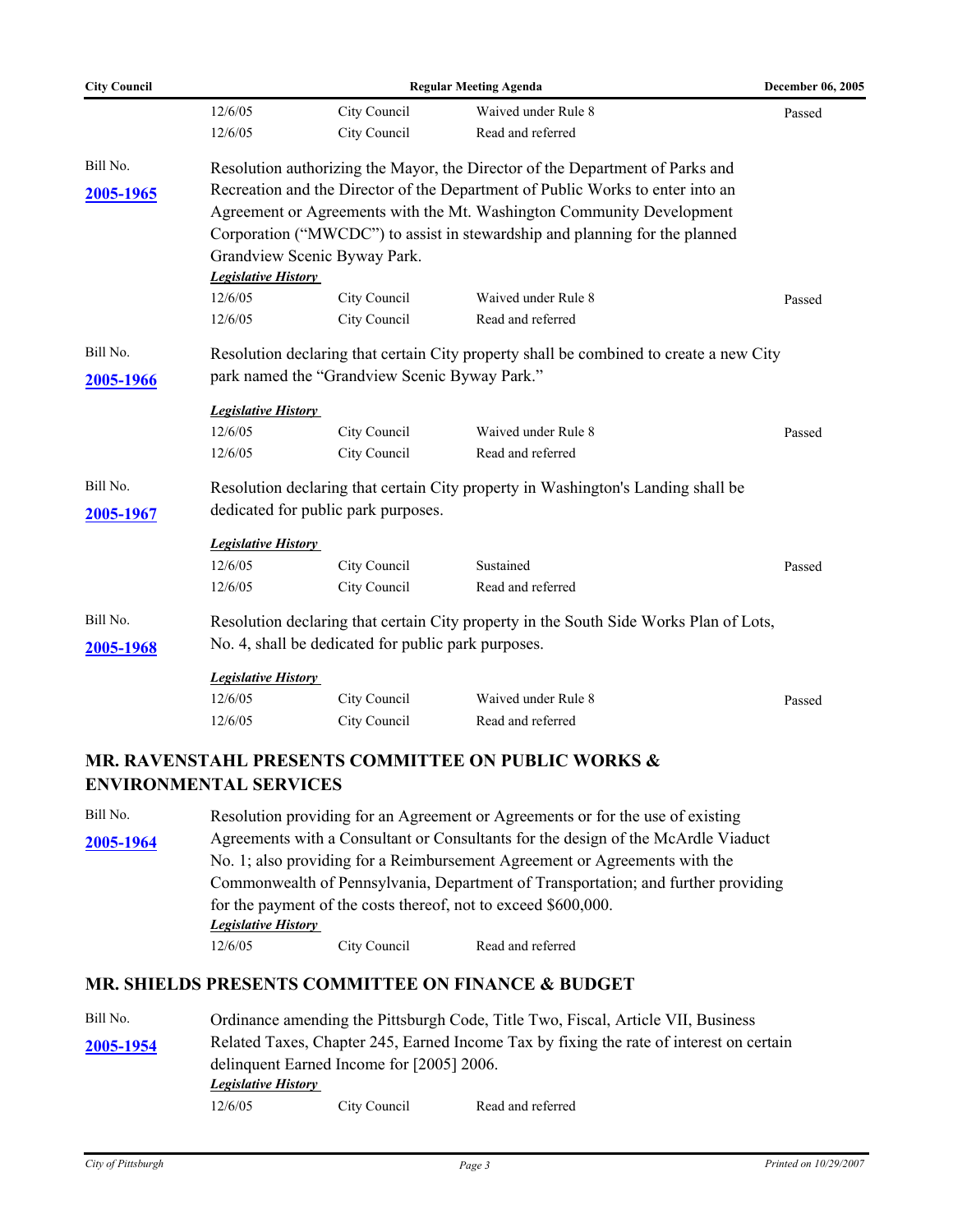| <b>City Council</b>   |                                                                                                                                                                                                                      |                                                                                                                                                                                                                                                           | <b>Regular Meeting Agenda</b>                                                                                                                                                                                                                                                                                                                                                                                                                                                                                              | <b>December 06, 2005</b> |  |  |  |
|-----------------------|----------------------------------------------------------------------------------------------------------------------------------------------------------------------------------------------------------------------|-----------------------------------------------------------------------------------------------------------------------------------------------------------------------------------------------------------------------------------------------------------|----------------------------------------------------------------------------------------------------------------------------------------------------------------------------------------------------------------------------------------------------------------------------------------------------------------------------------------------------------------------------------------------------------------------------------------------------------------------------------------------------------------------------|--------------------------|--|--|--|
| Bill No.<br>2005-1955 | Ordinance amending the Pittsburgh Code, Title Two, Fiscal, Article VII, Business<br>Related Taxes, Chapter 246, Home Rule Tax by fixing the rate of interest on certain<br>delinquent Earned Income for [2005] 2006. |                                                                                                                                                                                                                                                           |                                                                                                                                                                                                                                                                                                                                                                                                                                                                                                                            |                          |  |  |  |
|                       | <b>Legislative History</b><br>12/6/05                                                                                                                                                                                | City Council                                                                                                                                                                                                                                              | Read and referred                                                                                                                                                                                                                                                                                                                                                                                                                                                                                                          |                          |  |  |  |
| Bill No.              |                                                                                                                                                                                                                      |                                                                                                                                                                                                                                                           | Resolution providing for the issuance of a warrant in favor of KDKA-TV, in the                                                                                                                                                                                                                                                                                                                                                                                                                                             |                          |  |  |  |
| 2005-1956             | <b>BODACK</b> )<br><b>Legislative History</b>                                                                                                                                                                        |                                                                                                                                                                                                                                                           | amount of \$9,300.00 for the taping and broadcasting of a commercial entitled "Beat<br>Auto Theft" and providing for the payment thereof. (PRESENTED BY MR.                                                                                                                                                                                                                                                                                                                                                                |                          |  |  |  |
|                       | 12/6/05                                                                                                                                                                                                              | City Council                                                                                                                                                                                                                                              | Read and referred                                                                                                                                                                                                                                                                                                                                                                                                                                                                                                          |                          |  |  |  |
| Bill No.<br>2005-1957 | 2005.<br><b>Legislative History</b><br>12/6/05                                                                                                                                                                       | Resolution transferring a total of \$4,176,500 from various accounts within the 2005<br>Operating Budget. This transfer is necessary to meet expenditures for the remainder of                                                                            |                                                                                                                                                                                                                                                                                                                                                                                                                                                                                                                            |                          |  |  |  |
|                       |                                                                                                                                                                                                                      | City Council                                                                                                                                                                                                                                              | Read and referred                                                                                                                                                                                                                                                                                                                                                                                                                                                                                                          |                          |  |  |  |
| Bill No.<br>2005-1961 | Depositories.<br><b>Legislative History</b><br>12/6/05                                                                                                                                                               | City Council                                                                                                                                                                                                                                              | Resolution designating Banks and Lending Institutions to act as Depositories for the<br>year 2006 in accordance with the Pittsburgh Code, Title Two, Fiscal, Article III,<br>Read and referred                                                                                                                                                                                                                                                                                                                             |                          |  |  |  |
| Bill No.              |                                                                                                                                                                                                                      |                                                                                                                                                                                                                                                           |                                                                                                                                                                                                                                                                                                                                                                                                                                                                                                                            |                          |  |  |  |
| 2005-1962             | <b>Legislative History</b><br>12/6/05                                                                                                                                                                                | Resolution authorizing the assignment of the City's current lease with the Pittsburgh<br>Center for the Arts to the entity created by the merger of the Pittsburgh Center for the<br>Arts and Pittsburgh Filmmakers.<br>City Council<br>Read and referred |                                                                                                                                                                                                                                                                                                                                                                                                                                                                                                                            |                          |  |  |  |
| Bill No.              |                                                                                                                                                                                                                      |                                                                                                                                                                                                                                                           | Resolution providing for the vacation of Waterfront Place and portions of 12th Street                                                                                                                                                                                                                                                                                                                                                                                                                                      |                          |  |  |  |
| 2005-1963             | <b>Legislative History</b>                                                                                                                                                                                           |                                                                                                                                                                                                                                                           | and 13th Street, in the Second Ward of the City of Pittsburgh, and providing further for<br>approval of a Memorandum of Understanding and an Agreement or Agreements<br>between the Buncher Company and the City of Pittsburgh pursuant to which Buncher<br>will convey to the City easements for trail purposes and will make certain trail<br>improvements, and further authorizing creation of a trust fund with the Pittsburgh<br>Foundation for the benefit of City trails maintenance, development and construction. |                          |  |  |  |
|                       | 12/6/05                                                                                                                                                                                                              | City Council                                                                                                                                                                                                                                              | Read and referred                                                                                                                                                                                                                                                                                                                                                                                                                                                                                                          |                          |  |  |  |

# **UNFINISHED BUSINESS**

# **REPORTS OF COMMITTEE - FINAL ACTION**

#### **MR. SHIELDS PRESENTS COMMITTEE ON FINANCE & BUDGET**

Bill No. Report of the Committee on Finance and Budget for November 30, 2005.

**[2005-1949](http://legistar.city.pittsburgh.pa.us/detailreport//matter.aspx?key=8030)**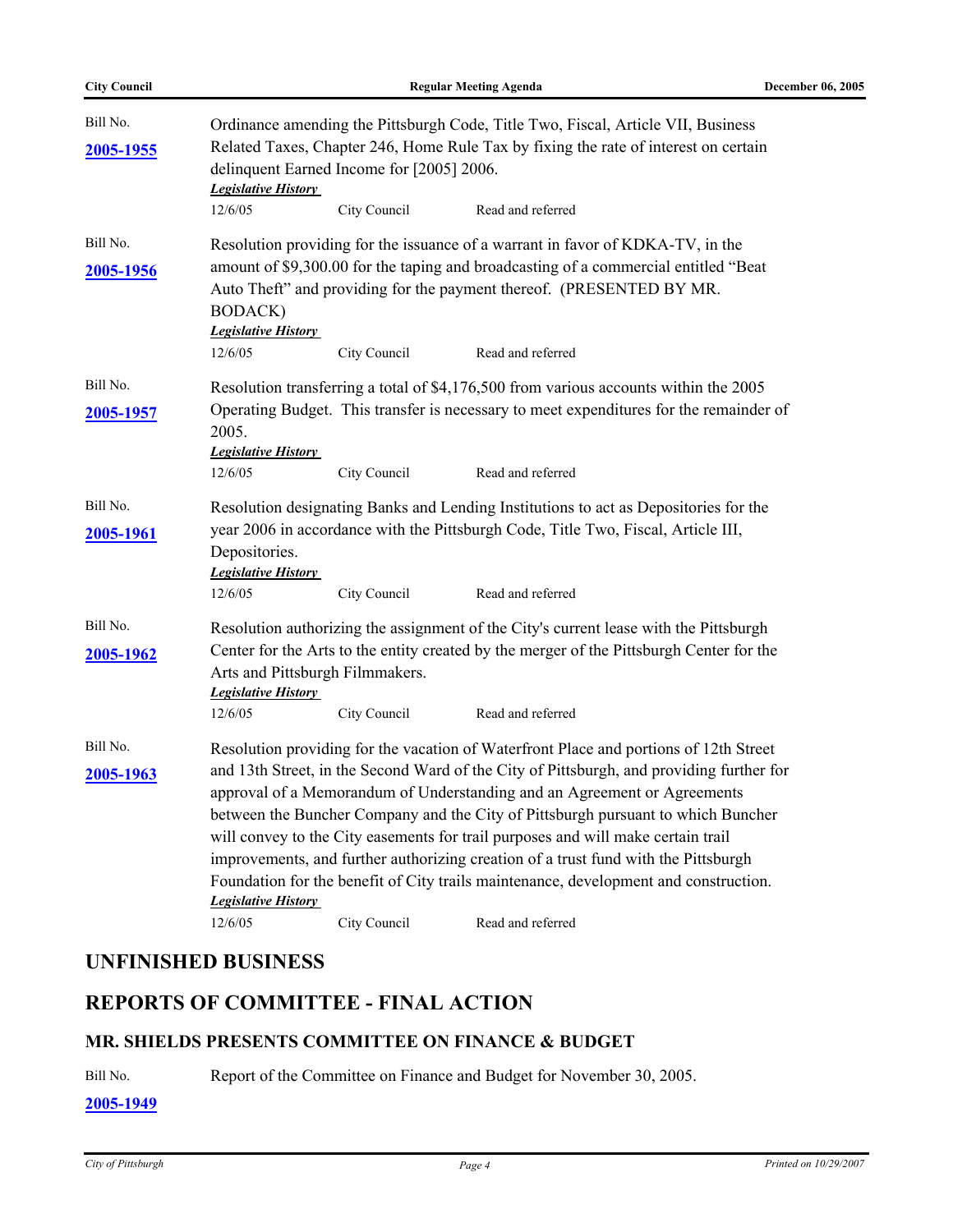| <b>City Council</b> | <b>Regular Meeting Agenda</b>                                                             |                                                       |                                                                                            | <b>December 06, 2005</b> |  |  |
|---------------------|-------------------------------------------------------------------------------------------|-------------------------------------------------------|--------------------------------------------------------------------------------------------|--------------------------|--|--|
|                     | <b>Legislative History</b>                                                                |                                                       |                                                                                            |                          |  |  |
|                     | 12/6/05                                                                                   | City Council                                          | Read, Received and Filed                                                                   |                          |  |  |
| Bill No.            |                                                                                           |                                                       | Resolution authorizing the Mayor and the City Solicitor to enter into an agreement or      |                          |  |  |
| 2005-1860           |                                                                                           |                                                       | agreements for the hiring of Towers Perrin to assist with labor negotiations at a cost not |                          |  |  |
|                     |                                                                                           | to exceed \$25,000.00 (Twenty-Five Thousand Dollars). |                                                                                            |                          |  |  |
|                     | <b>Legislative History</b>                                                                |                                                       |                                                                                            |                          |  |  |
|                     | 11/14/05                                                                                  | City Council                                          | Read and referred                                                                          |                          |  |  |
|                     | 11/22/05                                                                                  | Finance & Budget<br>Committee                         | Held in Committee                                                                          | Passed                   |  |  |
|                     | 11/30/05                                                                                  | Finance & Budget                                      | Affirmatively                                                                              | Passed                   |  |  |
|                     | 12/6/05                                                                                   | Committee<br>City Council                             | Recommended<br>Passed Finally                                                              |                          |  |  |
|                     |                                                                                           |                                                       |                                                                                            | Passed                   |  |  |
| Bill No.            |                                                                                           |                                                       | Resolution authorizing the Mayor and the City Solicitor to enter into an agreement or      |                          |  |  |
| 2005-1861           |                                                                                           |                                                       | agreements for the hiring of Klett Rooney Lieber & Schorling at a cost not to exceed       |                          |  |  |
|                     |                                                                                           | \$25,000.00 (Twenty-Five Thousand Dollars).           |                                                                                            |                          |  |  |
|                     | <b>Legislative History</b>                                                                |                                                       |                                                                                            |                          |  |  |
|                     | 11/14/05                                                                                  | City Council                                          | Read and referred                                                                          |                          |  |  |
|                     | 11/22/05                                                                                  | Finance & Budget<br>Committee                         | Held in Committee                                                                          | Passed                   |  |  |
|                     | 11/30/05                                                                                  | Finance & Budget                                      | Affirmatively                                                                              | Passed                   |  |  |
|                     | 12/6/05                                                                                   | Committee<br>City Council                             | Recommended<br>Passed Finally                                                              | Passed                   |  |  |
| Bill No.            |                                                                                           |                                                       | Resolution authorizing the Mayor and the City Solicitor to enter into an agreement or      |                          |  |  |
| 2005-1862           |                                                                                           |                                                       | agreements for the hiring of LHV Financial Advisors (David Volpe) an expert witness        |                          |  |  |
|                     | to testify on behalf of the City of Pittsburgh in a lawsuit with the City Controller at a |                                                       |                                                                                            |                          |  |  |
|                     | cost not to exceed \$50,000.00 (Fifty Thousand Dollars).                                  |                                                       |                                                                                            |                          |  |  |
|                     | <b>Legislative History</b>                                                                |                                                       |                                                                                            |                          |  |  |
|                     | 11/14/05                                                                                  | City Council                                          | Read and referred                                                                          |                          |  |  |
|                     | 11/22/05                                                                                  | Finance & Budget<br>Committee                         | Held in Committee                                                                          | Passed                   |  |  |
|                     | 11/30/05                                                                                  | Finance & Budget                                      | Affirmatively                                                                              | Passed                   |  |  |
|                     | 12/6/05                                                                                   | Committee<br>City Council                             | Recommended<br>Passed Finally                                                              | Passed                   |  |  |
| Bill No.            |                                                                                           |                                                       | Resolution providing that the City of Pittsburgh enter into professional service           |                          |  |  |
| 2005-1900           |                                                                                           |                                                       | Agreement(s) and/or Contract(s) with consultants and/or service providers for              |                          |  |  |
|                     | professional services in connection with Civil Service and MPOETC required                |                                                       |                                                                                            |                          |  |  |
|                     | assessment and evaluation of Police Officer Recruit candidates, and providing for         |                                                       |                                                                                            |                          |  |  |
|                     | payment of the cost thereof, not to exceed \$13,600.<br><b>Legislative History</b>        |                                                       |                                                                                            |                          |  |  |
|                     | 11/21/05                                                                                  | City Council                                          | Read and referred                                                                          |                          |  |  |
|                     | 11/30/05                                                                                  | Finance & Budget                                      | Affirmatively                                                                              | Passed                   |  |  |
|                     | 12/6/05                                                                                   | Committee<br>City Council                             | Recommended<br>Passed Finally                                                              | Passed                   |  |  |
| Bill No.            |                                                                                           |                                                       | Resolution providing that the City of Pittsburgh enter into professional service           |                          |  |  |
|                     |                                                                                           |                                                       | Agreement(s) and/or Contract(s) for the upgrade of the Department of Personnel and         |                          |  |  |
| 2005-1901           |                                                                                           |                                                       | Civil Service Commission's existing automated applicant management system                  |                          |  |  |
|                     |                                                                                           |                                                       | software. The upgrade will enable the City of Pittsburgh to employ an on-line              |                          |  |  |
|                     |                                                                                           |                                                       |                                                                                            |                          |  |  |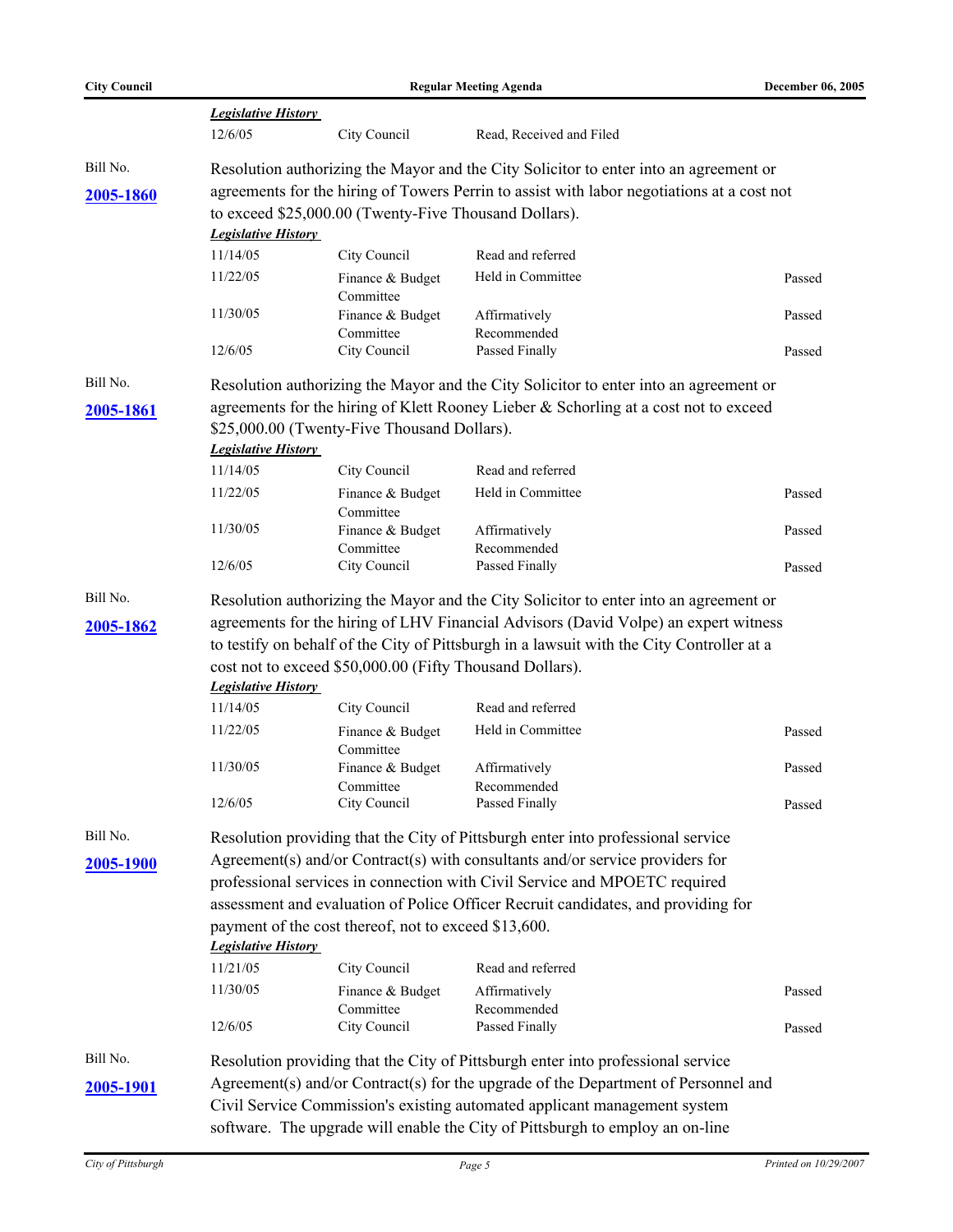| <b>City Council</b> | <b>Regular Meeting Agenda</b>                                                                                                                                              |                               |                                                                                                                                                                        | December 06, 2005 |  |  |  |
|---------------------|----------------------------------------------------------------------------------------------------------------------------------------------------------------------------|-------------------------------|------------------------------------------------------------------------------------------------------------------------------------------------------------------------|-------------------|--|--|--|
|                     | application system for accepting and processing employment applications and requests<br>for job notifications and providing for payment of the cost thereof, not to exceed |                               |                                                                                                                                                                        |                   |  |  |  |
|                     | \$40,350.                                                                                                                                                                  | <b>Legislative History</b>    |                                                                                                                                                                        |                   |  |  |  |
|                     | 11/21/05                                                                                                                                                                   | City Council                  | Read and referred                                                                                                                                                      |                   |  |  |  |
|                     | 11/30/05                                                                                                                                                                   | Finance & Budget<br>Committee | Affirmatively<br>Recommended                                                                                                                                           | Passed            |  |  |  |
|                     | 12/6/05                                                                                                                                                                    | City Council                  | Passed Finally                                                                                                                                                         | Passed            |  |  |  |
| Bill No.            |                                                                                                                                                                            |                               | Resolution further amending and supplementing Resolution No. 258, effective April                                                                                      |                   |  |  |  |
| 2005-1902           |                                                                                                                                                                            |                               | 26, 2000, as amended, entitled "Providing for an Agreement or Agreements, or use of                                                                                    |                   |  |  |  |
|                     |                                                                                                                                                                            |                               | existing Agreements and/or a Contract or Contracts, or use of existing Contracts, and                                                                                  |                   |  |  |  |
|                     |                                                                                                                                                                            |                               | for the purchase of materials, supplies, equipment, and/or services for various projects                                                                               |                   |  |  |  |
|                     |                                                                                                                                                                            |                               | in connection with the Neighborhood Needs Program in Council District 1; and                                                                                           |                   |  |  |  |
|                     | <b>Legislative History</b>                                                                                                                                                 |                               | providing for the payment of the costs thereof," by adding "Washburn Square Housing<br>Development" \$50,000. Total amount of all projects not to exceed \$808,895.42. |                   |  |  |  |
|                     | 11/21/05                                                                                                                                                                   | City Council                  | Read and referred                                                                                                                                                      |                   |  |  |  |
|                     | 11/30/05                                                                                                                                                                   | Finance & Budget              | Affirmatively                                                                                                                                                          | Passed            |  |  |  |
|                     |                                                                                                                                                                            | Committee                     | Recommended                                                                                                                                                            |                   |  |  |  |
|                     | 12/6/05                                                                                                                                                                    | City Council                  | Passed Finally                                                                                                                                                         | Passed            |  |  |  |
| Bill No.            |                                                                                                                                                                            |                               | Resolution further amending Resolution No. 230, effective April 19, 2000, entitled                                                                                     |                   |  |  |  |
| 2005-1903           | "Providing for an Agreement or Agreements, or use of existing Agreements and/or a                                                                                          |                               |                                                                                                                                                                        |                   |  |  |  |
|                     |                                                                                                                                                                            |                               | Contract or Contracts, or use of existing Contracts, and for the purchase of materials,                                                                                |                   |  |  |  |
|                     | supplies, equipment, and/or services for various projects in connection with the                                                                                           |                               |                                                                                                                                                                        |                   |  |  |  |
|                     |                                                                                                                                                                            |                               | Neighborhood Needs Program in Council District 4; and providing for the payment of                                                                                     |                   |  |  |  |
|                     | the costs thereof," by adding "P.W.S.A. District 4 Projects" \$20,512.80 and by                                                                                            |                               |                                                                                                                                                                        |                   |  |  |  |
|                     | decreasing "Bon Air Playground" by \$3,994.39. Total of all projects is not to exceed                                                                                      |                               |                                                                                                                                                                        |                   |  |  |  |
|                     | \$970,000.00                                                                                                                                                               |                               |                                                                                                                                                                        |                   |  |  |  |
|                     | <b>Legislative History</b>                                                                                                                                                 |                               |                                                                                                                                                                        |                   |  |  |  |
|                     | 11/21/05                                                                                                                                                                   | City Council                  | Read and referred                                                                                                                                                      |                   |  |  |  |
|                     | 11/30/05                                                                                                                                                                   | Finance & Budget<br>Committee | Affirmatively<br>Recommended                                                                                                                                           | Passed            |  |  |  |
|                     | 12/6/05                                                                                                                                                                    | City Council                  | Passed Finally                                                                                                                                                         | Passed            |  |  |  |
| Bill No.            |                                                                                                                                                                            |                               | Resolution amending Resolution No. 535, effective November 12, 2004, entitled                                                                                          |                   |  |  |  |
| 2005-1904           |                                                                                                                                                                            |                               | "Providing for an agreement with Creative Information Management Concepts, Inc. to                                                                                     |                   |  |  |  |
|                     | redesign the YP Connection Website" by changing the contractor to Pittsburgh Public                                                                                        |                               |                                                                                                                                                                        |                   |  |  |  |
|                     | Schools.                                                                                                                                                                   |                               |                                                                                                                                                                        |                   |  |  |  |
|                     | <b>Legislative History</b>                                                                                                                                                 |                               |                                                                                                                                                                        |                   |  |  |  |
|                     | 11/21/05                                                                                                                                                                   | City Council                  | Read and referred                                                                                                                                                      |                   |  |  |  |
|                     | 11/30/05                                                                                                                                                                   | Finance & Budget              | Affirmatively                                                                                                                                                          | Passed            |  |  |  |
|                     | 12/6/05                                                                                                                                                                    | Committee<br>City Council     | Recommended<br>Passed Finally                                                                                                                                          | Passed            |  |  |  |
| Bill No.            |                                                                                                                                                                            |                               | Resolution authorizing the Mayor and the Director of the Department of Public Safety                                                                                   |                   |  |  |  |
| 2005-1905           |                                                                                                                                                                            |                               | to enter into an agreement with the Pittsburgh Public Schools to provide prevention and                                                                                |                   |  |  |  |
|                     |                                                                                                                                                                            |                               | intervention services to gang involved youth or youths who could potentially become                                                                                    |                   |  |  |  |
|                     | involved with gangs. Cost not to exceed \$110,000.00.                                                                                                                      |                               |                                                                                                                                                                        |                   |  |  |  |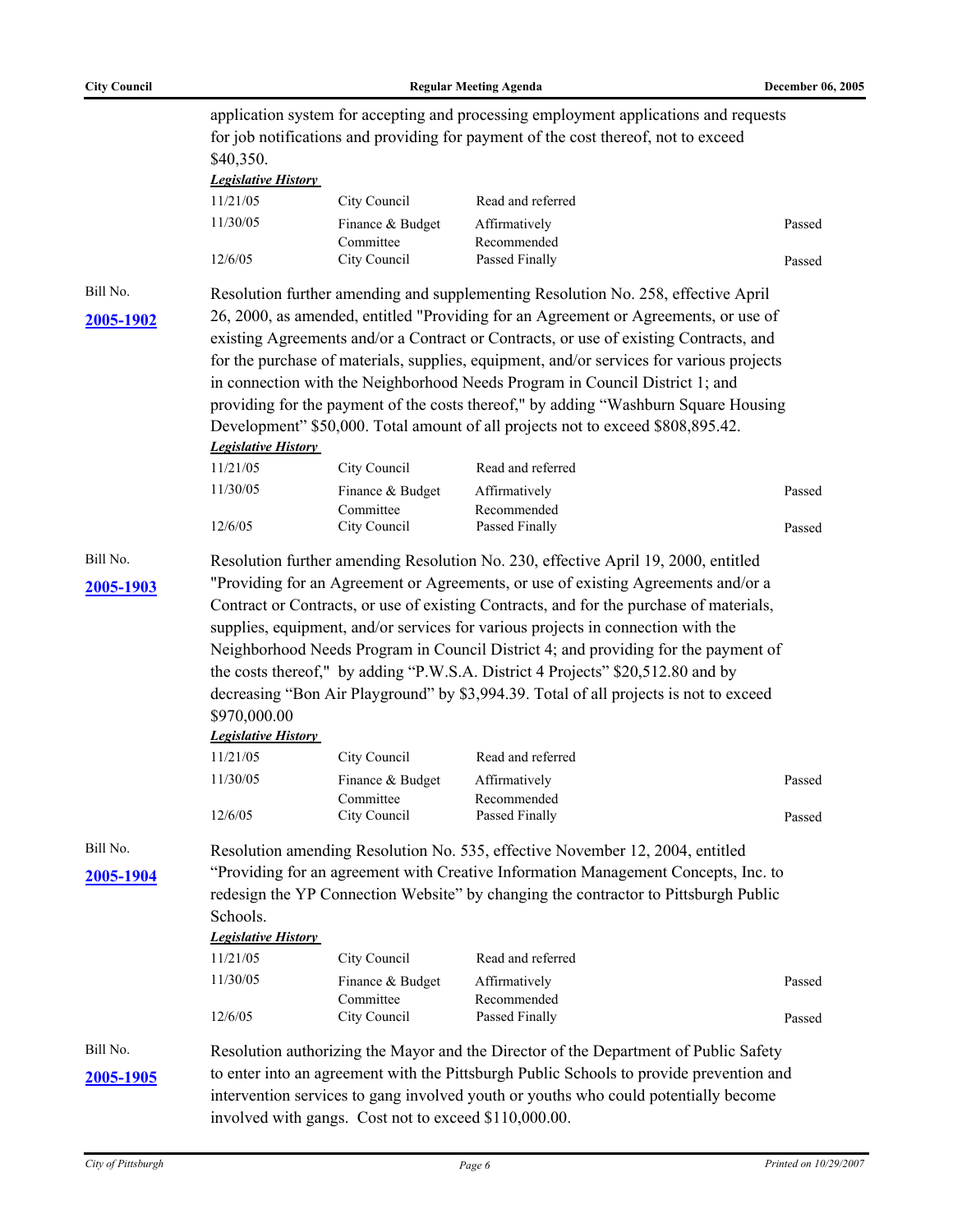|           | <b>Legislative History</b>                                                           |                                                                                    |                                                                                        |        |  |  |  |  |
|-----------|--------------------------------------------------------------------------------------|------------------------------------------------------------------------------------|----------------------------------------------------------------------------------------|--------|--|--|--|--|
|           | 11/21/05                                                                             | City Council                                                                       | Read and referred                                                                      |        |  |  |  |  |
|           | 11/30/05                                                                             | Finance & Budget                                                                   | Affirmatively                                                                          | Passed |  |  |  |  |
|           | 12/6/05                                                                              | Committee<br>City Council                                                          | Recommended<br>Passed Finally                                                          | Passed |  |  |  |  |
| Bill No.  |                                                                                      |                                                                                    | Resolution authorizing the Mayor and the Director of the Department of City Planning,  |        |  |  |  |  |
| 2005-1906 | on behalf of the City of Pittsburgh, to enter into a Data Sharing Agreement with the |                                                                                    |                                                                                        |        |  |  |  |  |
|           |                                                                                      |                                                                                    | Pittsburgh Partnership for Neighborhood Development ("PPND"), a non-profit             |        |  |  |  |  |
|           |                                                                                      |                                                                                    | corporation located at Regional Enterprise Tower, 425 Sixth Avenue, Suite 1740,        |        |  |  |  |  |
|           |                                                                                      |                                                                                    | Pittsburgh, PA 15219 for the sharing of certain proprietary information. (Presented by |        |  |  |  |  |
|           |                                                                                      | Mr. Shields and Mr. Peduto)                                                        |                                                                                        |        |  |  |  |  |
|           | <b>Legislative History</b>                                                           |                                                                                    |                                                                                        |        |  |  |  |  |
|           | 11/21/05                                                                             | City Council                                                                       | Read and referred                                                                      |        |  |  |  |  |
|           | 11/30/05                                                                             | Finance & Budget                                                                   | Affirmatively                                                                          | Passed |  |  |  |  |
|           | 12/6/05                                                                              | Committee<br>City Council                                                          | Recommended<br>Passed Finally                                                          | Passed |  |  |  |  |
| Bill No.  |                                                                                      |                                                                                    | Resolution authorizing the City Controller to enter into a contract or contracts,      |        |  |  |  |  |
| 2005-1917 |                                                                                      |                                                                                    | agreement or agreements, or the use of existing contracts or agreements to purchase    |        |  |  |  |  |
|           |                                                                                      | computer equipment at a cost not to exceed seven thousand dollars (\$7,000.00) and |                                                                                        |        |  |  |  |  |
|           |                                                                                      | providing for the payment of the cost thereof.                                     |                                                                                        |        |  |  |  |  |
|           | <b>Legislative History</b>                                                           |                                                                                    |                                                                                        |        |  |  |  |  |
|           | 11/21/05                                                                             | City Council                                                                       | Read and referred                                                                      |        |  |  |  |  |
|           | 11/30/05                                                                             | Finance & Budget                                                                   | Affirmatively                                                                          | Passed |  |  |  |  |
|           |                                                                                      | Committee                                                                          | Recommended                                                                            |        |  |  |  |  |
|           | 12/6/05                                                                              | City Council                                                                       | Passed Finally                                                                         | Passed |  |  |  |  |
|           |                                                                                      |                                                                                    | <b>MR. DEASY PRESENTS COMMITTEE ON PUBLIC WORKS &amp; ENVIRONMENTAL</b>                |        |  |  |  |  |
|           |                                                                                      |                                                                                    |                                                                                        |        |  |  |  |  |

# **SERVICES**

| Bill No.  | Report of the Committee on Public Works and Environmental Services for November |                                                       |                                                                                 |        |  |  |  |
|-----------|---------------------------------------------------------------------------------|-------------------------------------------------------|---------------------------------------------------------------------------------|--------|--|--|--|
| 2005-1950 | 30, 2005.                                                                       |                                                       |                                                                                 |        |  |  |  |
|           | <b>Legislative History</b>                                                      |                                                       |                                                                                 |        |  |  |  |
|           | 12/6/05                                                                         | City Council                                          | Read, Received and Filed                                                        |        |  |  |  |
| Bill No.  |                                                                                 |                                                       | Resolution vacating a portion of Tasso Street, Bristol Street, Chambers Way and |        |  |  |  |
| 2005-1907 | Unnamed Ways in the 15th Ward, 5th Council District, of the City of Pittsburgh  |                                                       |                                                                                 |        |  |  |  |
|           | <b>Legislative History</b>                                                      |                                                       |                                                                                 |        |  |  |  |
|           | 11/21/05                                                                        | City Council                                          | Read and referred                                                               |        |  |  |  |
|           | 11/30/05                                                                        | Public Works &<br>Environmental<br>Services Committee | Affirmatively<br>Recommended                                                    | Passed |  |  |  |
|           | 12/6/05                                                                         | City Council                                          | Passed Finally                                                                  | Passed |  |  |  |

#### **MR. UDIN PRESENTS COMMITTEE ON PLANNING, ZONING & LAND USE**

Bill No. Report of the Committee on Planning, Zoning and Land Use for November 30, 2005.

**[2005-1951](http://legistar.city.pittsburgh.pa.us/detailreport//matter.aspx?key=8032)**

*Legislative History*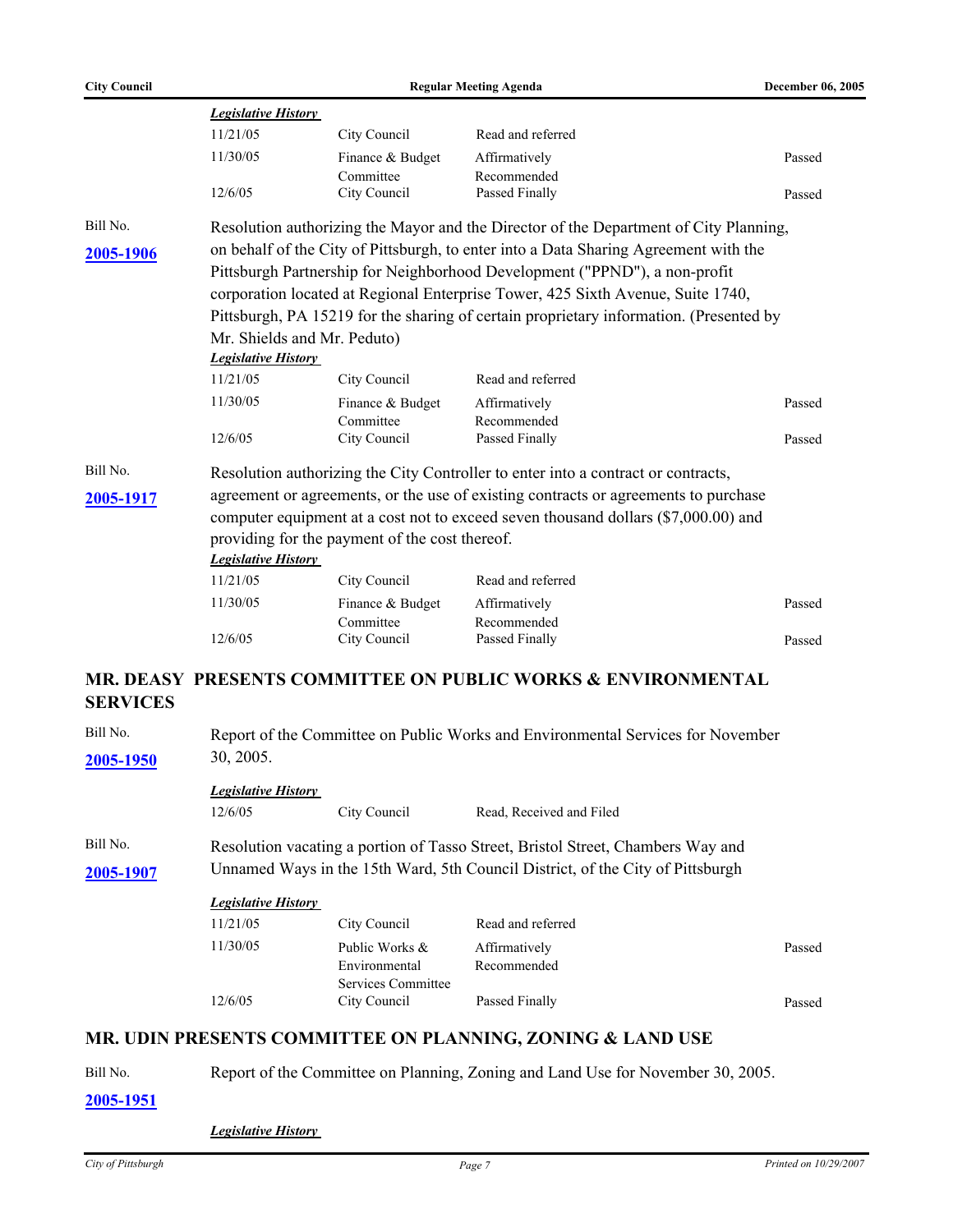| <b>City Council</b> | <b>Regular Meeting Agenda</b> |                                                |                                                                                       | <b>December 06, 2005</b> |  |
|---------------------|-------------------------------|------------------------------------------------|---------------------------------------------------------------------------------------|--------------------------|--|
|                     | 12/6/05                       | City Council                                   | Read, Received and Filed                                                              |                          |  |
| Bill No.            |                               |                                                | Ordinance amending the Pittsburgh Code, Title Nine, Zoning Article III, Section       |                          |  |
| 2005-1827           |                               |                                                | 902.03 - Zoning Map by changing from UI / Urban Industrial to SP-3 / Specially        |                          |  |
|                     |                               |                                                | Planed District #3: Public Safety Complex certain property located at 704 Second Ave, |                          |  |
|                     |                               |                                                | also known as lot 2-P-122 in the Allegheny Block and Lot system, 1st Ward, City of    |                          |  |
|                     | Pittsburgh.                   |                                                |                                                                                       |                          |  |
|                     | <b>Legislative History</b>    |                                                |                                                                                       |                          |  |
|                     | 11/1/05                       | City Council                                   | Read and referred                                                                     |                          |  |
|                     | 11/9/05                       | Planning, Zoning $\&$<br>Land Use<br>Committee | Held for Public Hearing                                                               | Passed                   |  |
|                     | 11/23/05                      | Hearings Committee                             | <b>Public Hearing Scheduled</b>                                                       | Passed                   |  |
|                     | 11/29/05                      | Hearings Committee                             | Public Hearing Held                                                                   | Passed                   |  |
|                     | 11/30/05                      | Planning, Zoning $\&$<br>Land Use<br>Committee | Affirmatively<br>Recommended                                                          | Passed                   |  |
|                     | 12/6/05                       | City Council                                   | Passed Finally                                                                        | Passed                   |  |
|                     |                               |                                                |                                                                                       |                          |  |

#### **MS. CARLISLE PRESENTS COMMITTEE ON HOUSING, ECONOMIC DEVELOPMENT & PROMOTION**

Bill No. Report of the Committee on Housing, Economic Develpment and Promotion for **[2005-1952](http://legistar.city.pittsburgh.pa.us/detailreport//matter.aspx?key=8033)** November 30, 2005.

#### *Legislative History*

| 12/6/05 | City Council |
|---------|--------------|
|         |              |

Read, Received and Filed

Bill No. Resolution amending Resolution No. 256, effective May 5, 2005, as entitled, Providing for the filing of a Community Development statement by the City of Pittsburgh with **[2005-1908](http://legistar.city.pittsburgh.pa.us/detailreport//matter.aspx?key=7987)** the U.S. Department of HUD for a grant in connection with the 2005 Community Development Block Grant Program; providing for the execution of grant contracts and for the filing of other data providing for required assurances; providing for execution of payment vouchers on letter of credit and for certification of authorized signature; the deposit of the funds in a bank account and providing for the payment of expenses within categories", so as to reprogram funds in Public Works from "Southside Market House" (-75,000), "South Highland Avenue Bridge" (-200,000), "Neighborhood Street Improvement" (-200,000), "Bridge Inspection Program" (-175,000); "Traffic Signal Maintenance Program" (-150,000), and "Penn Avenue Design" (-120,000) to Public Safety "Fire Protection Equipment" (+ 920,000) *Legislative History*  11/21/05 City Council Read and referred

| 11/21/05 | City Council      | Read and referred |        |
|----------|-------------------|-------------------|--------|
| 11/30/05 | Housing, Economic | Affirmatively     | Passed |
|          | Development $&$   | Recommended       |        |
|          | Promotion         |                   |        |
|          | Committee         |                   |        |
| 12/6/05  | City Council      | Passed Finally    | Passed |
|          |                   |                   |        |

#### **MR. BODACK PRESENTS COMMITTEE ON PUBLIC SAFETY SERVICES**